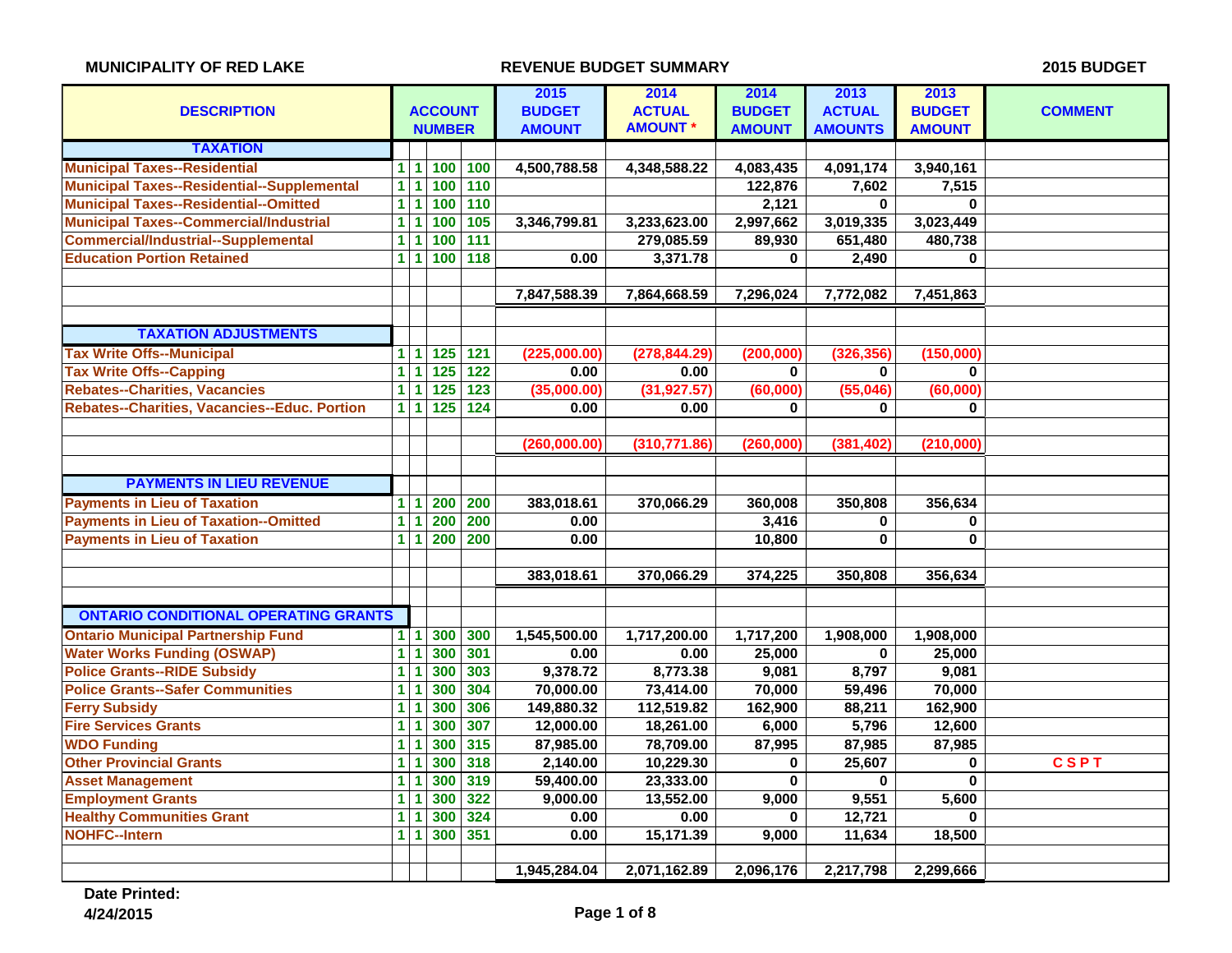| <b>ACCOUNT</b><br><b>DESCRIPTION</b>       |                |           | 2015<br><b>BUDGET</b> | 2014<br><b>ACTUAL</b> | 2014<br><b>BUDGET</b> | 2013<br><b>ACTUAL</b> | 2013<br><b>BUDGET</b> | <b>COMMENT</b> |               |                      |
|--------------------------------------------|----------------|-----------|-----------------------|-----------------------|-----------------------|-----------------------|-----------------------|----------------|---------------|----------------------|
|                                            |                |           | <b>NUMBER</b>         |                       | <b>AMOUNT</b>         | <b>AMOUNT*</b>        | <b>AMOUNT</b>         | <b>AMOUNTS</b> | <b>AMOUNT</b> |                      |
| <b>KDSB FUNDING</b>                        |                |           |                       |                       |                       |                       |                       |                |               |                      |
| <b>Fee Subsidy--Red Lake</b>               | $\mathbf{1}$   |           | 325                   | 325                   | 93,654.29             | 63,679.25             | 76,298                | 87,566         | 76,298        |                      |
| <b>Fee Subsidy--Golden</b>                 | $\mathbf{1}$   |           | 325                   | 326                   | 93,654.29             | 46,068.44             | 76,877                | 45,387         | 76,877        |                      |
| Fee Subsidy--St. John's                    | 1.             |           | 325                   | 327                   | 52,808.74             | 30,348.17             | 35,323                | 35,208         | 35,323        |                      |
| <b>KDSB Stabilization</b>                  | 1.             |           | 325                   | 328                   | 84,918.00             | 71,918.00             | 68,964                | 83,589         | 95,181        |                      |
| <b>Special Needs Subsidy</b>               | $\blacksquare$ |           | 325                   | 331                   | 114,296.00            | 129,760.10            | 114,296               | 179,487        | 179,487       |                      |
| <b>Hub--Resource Center Subsidy</b>        | $\blacksquare$ |           | 325                   | 332                   | 162,348.00            | 162,348.00            | 162,348               | 162,348        | 162,348       |                      |
| <b>Wage Improvement---Red Lake</b>         | $\blacksquare$ |           | 325                   | 335                   | 0.00                  | 0.00                  | $\bf{0}$              | 85,737         | 85,737        |                      |
| <b>General Operating Grant</b>             | $\blacksquare$ |           | 325                   | 336                   | 268,569.00            | 268,569.00            | 268,569               | $\bf{0}$       | $\bf{0}$      |                      |
| <b>Resource Teacher--Golden</b>            | $\mathbf{1}$   |           | 325                   | 338                   | 0.00                  | 0.00                  | $\bf{0}$              | 51,641         | 51,641        |                      |
| <b>Resource Teacher--St. John's</b>        | 1              |           | 325                   | 339                   | 0.00                  | 0.00                  | $\bf{0}$              | 51,641         | 51,641        |                      |
| <b>Child Care Grants--Other</b>            | 1              |           | 325                   | 342                   | 5,954.00              | 3,800.00              | 3,300                 | 3,300          | 3,300         |                      |
| <b>KDSB--Travel Reimbursement</b>          | $\mathbf{1}$   | -1        | 325                   | 347                   | 681.90                | 0.00                  | $\bf{0}$              | 0              | 0             |                      |
|                                            |                |           |                       |                       |                       |                       |                       |                |               |                      |
|                                            |                |           |                       |                       | 876,884.22            | 776,490.96            | 805,975               | 785,902        | 817,832       |                      |
|                                            |                |           |                       |                       |                       |                       |                       |                |               |                      |
| <b>ONTARIO CONDITIONAL CAPITAL GRANTS</b>  |                |           |                       |                       |                       |                       |                       |                |               |                      |
| <b>NOHFC--Clinic</b>                       | 1              | -1        | 350                   | 358                   | 0.00                  | 236,936.89            | 250,000               | 0              | 250,000       |                      |
| <b>NOHFC--Docks</b>                        | $\mathbf{1}$   |           | 350                   | 359                   | 78,016.00             | 0.00                  | 39,008                | 0              | $\mathbf 0$   |                      |
| <b>NOHFC--Walkable Trails</b>              | $\overline{1}$ |           | 350                   |                       | 38,128.50             | 0.00                  | 0                     | $\mathbf{0}$   | $\bf{0}$      |                      |
| <b>NOHFC--Highway Commercial</b>           | 1              |           | 350                   |                       |                       | 0.00                  | $\bf{0}$              | $\mathbf{0}$   | $\bf{0}$      | \$259,900 Contingent |
| <b>WDO Grants--Compaction Trailer</b>      | 1              |           | 350                   | 383                   | 115,900.00            | 0.00                  | 115,900               | 0              | $\bf{0}$      |                      |
| <b>Water Works Funding (OMAFRA)</b>        | $\mathbf{1}$   |           | 350                   | 370                   | 810,438.30            | 0.00                  | 885,000               | 0              | $\bf{0}$      |                      |
| <b>CCDC--Walkable Trails</b>               | $\blacksquare$ |           | 300                   |                       | 5,000.00              | 0.00                  | $\bf{0}$              | 0              | $\bf{0}$      |                      |
|                                            |                |           |                       |                       |                       |                       |                       |                |               |                      |
|                                            |                |           |                       |                       | 1,047,482.80          | 236,936.89            | 1,289,908             | 0              | 250,000       |                      |
|                                            |                |           |                       |                       |                       |                       |                       |                |               |                      |
| <b>CANADA CONDITIONAL OPERATING GRANTS</b> |                |           |                       |                       |                       |                       |                       |                |               |                      |
| <b>Canada Day Grant</b>                    | 1 <sup>1</sup> | $\vert$ 1 | 400                   | 400                   | 0.00                  | 0.00                  | $\mathbf 0$           | $\mathbf{0}$   | $\bf{0}$      |                      |
|                                            |                |           |                       |                       |                       |                       |                       |                |               |                      |
|                                            |                |           |                       |                       | 0.00                  | 0.00                  | 0                     | 0              | $\mathbf 0$   |                      |
|                                            |                |           |                       |                       |                       |                       |                       |                |               |                      |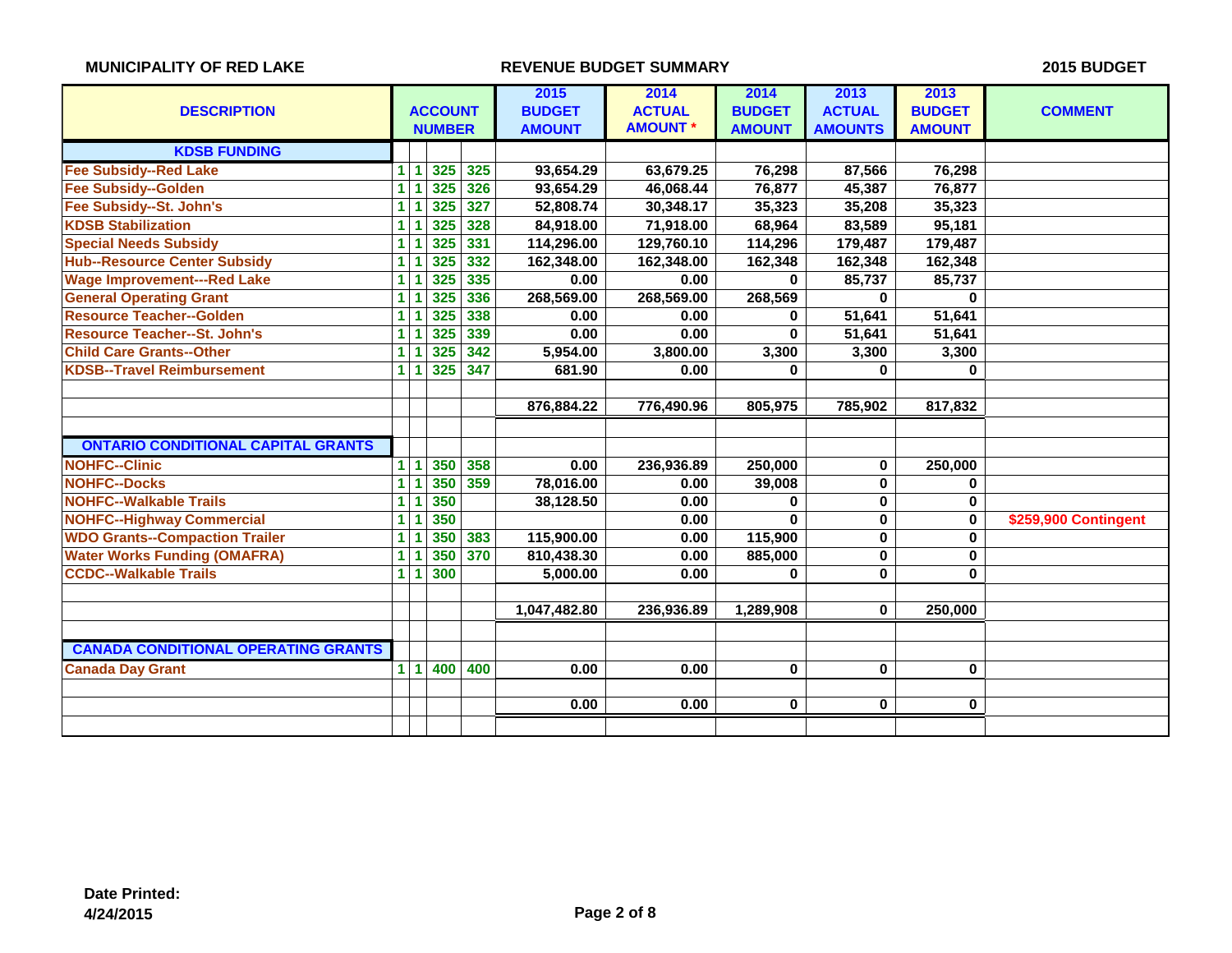| <b>MUNICIPALITY OF RED LAKE</b>              |  |                                 | 2015 BUDGET |                                        |                                          |                                        |                                         |                                        |                                |
|----------------------------------------------|--|---------------------------------|-------------|----------------------------------------|------------------------------------------|----------------------------------------|-----------------------------------------|----------------------------------------|--------------------------------|
| <b>DESCRIPTION</b>                           |  | <b>ACCOUNT</b><br><b>NUMBER</b> |             | 2015<br><b>BUDGET</b><br><b>AMOUNT</b> | 2014<br><b>ACTUAL</b><br><b>AMOUNT *</b> | 2014<br><b>BUDGET</b><br><b>AMOUNT</b> | 2013<br><b>ACTUAL</b><br><b>AMOUNTS</b> | 2013<br><b>BUDGET</b><br><b>AMOUNT</b> | <b>COMMENT</b>                 |
| <b>CANADA CAPITAL GRANTS</b>                 |  |                                 |             |                                        |                                          |                                        |                                         |                                        |                                |
| <b>Federal Gas Tax Funding--Current Year</b> |  | 450                             | 450         | 270,443.56                             |                                          | 277,670                                | 277,670                                 | 277,670                                |                                |
| <b>Federal Gas Tax Funding--Deferred</b>     |  | 450                             | 450         | (270, 443.56)                          |                                          | (277, 670)                             | (277, 670)                              | (277, 670)                             |                                |
| <b>Federal Gas Tax Funding--Current Year</b> |  | 450                             | 450         | 0.00                                   | 308,640.19                               | 0                                      | 391,011                                 | 178,785                                | <b>From Deferred Revenue</b>   |
| <b>Gas Tax Revenue--002</b>                  |  | 450                             | 450         | 22,500.00                              |                                          | 345,860                                | ŋ                                       | 0                                      | <b>New Health Center</b>       |
| <b>Gas Tax Revenue--004</b>                  |  | 450                             | 450         | 4,723.00                               |                                          | 55,000                                 |                                         | 78,653                                 | <b>Natural Gas Conversions</b> |
| <b>Gas Tax Revenue--025</b>                  |  | 450                             | 450         | 102,000.00                             | 0.00                                     | 0                                      |                                         |                                        |                                |
| <b>Gas Tax Revenue--071</b>                  |  | 450                             | 450         | 187,500.00                             |                                          | 190,800                                | 0                                       | 190,800                                | <b>Natural Gas--Year 3</b>     |
| <b>Fed-Nor--Docks</b>                        |  | 450                             | 459         | 39,008.00                              |                                          | 39,008                                 |                                         |                                        |                                |
| <b>Fed-Nor--Highway Commercial</b>           |  | 450                             | 460         | 69,630.00                              | 139,260.00                               |                                        | U                                       | O                                      | <b>Contingent on NOHFC</b>     |
| <b>Fed-Nor Walkable Trails</b>               |  | 450                             |             | 38,128.50                              |                                          | U                                      | 0                                       |                                        |                                |
| <b>FCM--GMF--ATB</b>                         |  | 450                             | 471         | 0.00                                   |                                          | 400,000                                | 0                                       | 400,000                                |                                |
| A.C.A.P. Grant                               |  | 450                             | 473         |                                        | 383,673.76                               | 600,000                                | 25,132                                  | 28,035                                 |                                |
|                                              |  |                                 |             |                                        |                                          |                                        |                                         |                                        |                                |
|                                              |  |                                 |             | 463,489.50                             | 831,573.95                               | 1,630,668                              | 416,143                                 | 876,274                                |                                |
|                                              |  |                                 |             |                                        |                                          |                                        |                                         |                                        |                                |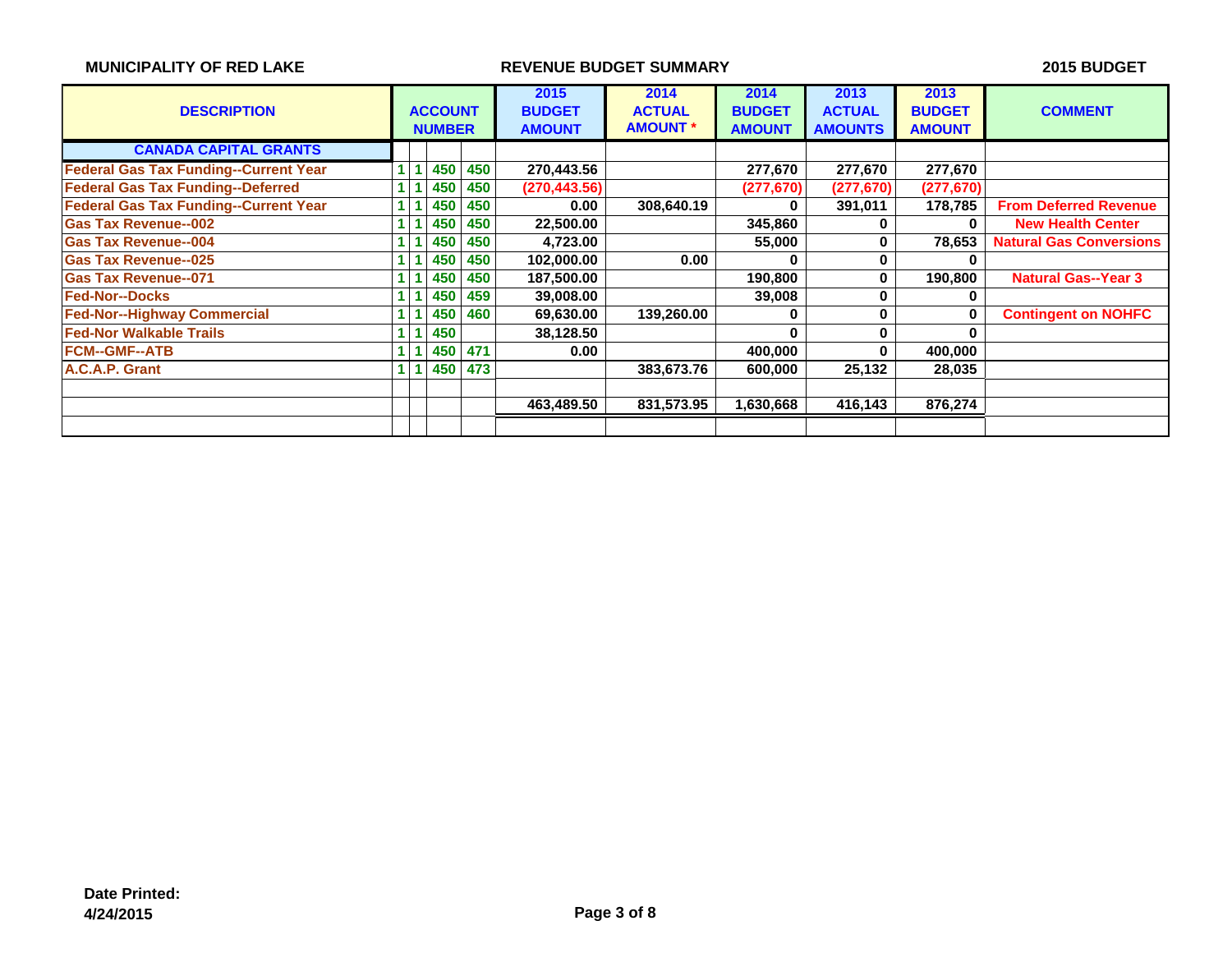|                                        |                         |                |     | 2015          | 2014           | 2014          | 2013           | 2013          |                |
|----------------------------------------|-------------------------|----------------|-----|---------------|----------------|---------------|----------------|---------------|----------------|
| <b>DESCRIPTION</b>                     |                         | <b>ACCOUNT</b> |     | <b>BUDGET</b> | <b>ACTUAL</b>  | <b>BUDGET</b> | <b>ACTUAL</b>  | <b>BUDGET</b> | <b>COMMENT</b> |
|                                        |                         | <b>NUMBER</b>  |     | <b>AMOUNT</b> | <b>AMOUNT*</b> | <b>AMOUNT</b> | <b>AMOUNTS</b> | <b>AMOUNT</b> |                |
| <b>USER FEES AND CHARGES</b>           |                         |                |     |               |                |               |                |               |                |
| <b>Water User Charges</b>              | $\mathbf{1}$<br>-1      | 500            | 500 | 1,003,245.37  | 896,610.68     | 973,845       | 779,467        | 859,678       |                |
| <b>Distribution Fees--Water</b>        | $\overline{1}$          | 500            | 501 | 330,784.00    | 327,282.41     | 284,320       | 289,882        | 288,320       |                |
| <b>Infrastructure Improvement Fees</b> | $\overline{1}$          | 500            | 502 | 565,259.88    | 530,919.45     | 532,543       | 514,047        | 514,698       |                |
| <b>Sewer User Charges</b>              | $\mathbf{1}$            | 500            | 505 | 576,577.90    | 507,007.48     | 559,961       | 432,432        | 472,540       |                |
| <b>Distribution Fees--Sewage</b>       | $\mathbf{1}$            | 500            | 506 | 225,856.00    | 155,221.21     | 142,160       | 141,661        | 140,880       |                |
| <b>Infrastructure Improvement Fees</b> | $\overline{1}$          | 500            | 507 | 141,173.04    | 121,514.56     | 121,519       | 117,651        | 117,397       |                |
| <b>Collection Fees--Property</b>       | 1                       | 500            | 510 | 3,000.00      | 6,485.06       | 1,600         | 1,603          | 2,300         |                |
| Day Care User Fees--Red Lake           | $\mathbf{1}$            | 500            | 511 | 211,707.77    | 203,395.68     | 188,152       | 188,152        | 185,147       |                |
| Day Care User Fees--Golden             | $\mathbf 1$             | 500            | 512 | 211,707.77    | 211,813.09     | 257,367       | 257,367        | 222,909       |                |
| Day Care User Fees--St. John's         | $\overline{1}$          | 500            | 513 | 114,443.29    | 92,271.58      | 99,150        | 99,150         | 125,937       |                |
| <b>Best Start Hub User Fees</b>        | $\overline{\mathbf{1}}$ | 500            | 514 | 0.00          | 240.00         | $\bf{0}$      | $\mathbf{0}$   | $\mathbf 0$   |                |
| <b>Ferry Fares</b>                     | $\overline{1}$          | 500            | 525 | 11,500.00     | 10,903.75      | 15,000        | 14,796         | 18,000        |                |
| <b>Cemetery Plot Sales</b>             | $\overline{\mathbf{1}}$ | 500            | 530 | 17,500.00     | 20,450.80      | 17,500        | 18,698         | 17,500        |                |
| <b>W.D.S. Revenue--Recoveries</b>      | 1                       | 500            | 534 | 1,500.00      | 1,495.07       | 6,000         | 28,090         | 6,000         |                |
| <b>W.D.S. Revenue--Tipping Fees</b>    | $\overline{1}$          | 500            | 535 | 175,000.00    | 166,035.30     | 350,000       | 581,034        | 350,000       |                |
| <b>W.D.S. Revenue--Other Fees</b>      | $\overline{1}$          | 500            | 536 | 625.00        | 537.00         | 1,150         | 1,183          | 1,600         |                |
| <b>W.D.S. Revenue--Bag Tags</b>        | $\mathbf{1}$            | 500            | 537 | 137,050.00    | 109,640.00     | 157,522       | 123,540        | 157,522       |                |
| <b>W.D.S. Revenue--Dump Tickets</b>    | 1                       | 500            | 538 | 67,500.00     | 68,356.32      | 48,000        | 58,061         | 26,500        |                |
| <b>Commissions--Dump Tickets</b>       | $\overline{1}$          | 500            | 539 | (17,500.00)   | (16, 593.00)   | (17,500)      | (17, 520)      | (16, 500)     |                |
| <b>Memorial Tree Program</b>           | $\mathbf{1}$            | 500            | 540 | 0.00          | 1,080.00       | 0             | 0              | 0             |                |
| <b>Communities in Bloom Revenue</b>    | 1                       | 500            | 541 | 4,380.00      | 4,305.72       | 4,380         | 4,792          | 4,380         |                |
| <b>Red Lake Touring Region</b>         | $\blacksquare$          | 500            | 543 | 0.00          | 870.00         | $\bf{0}$      | 0              | $\bf{0}$      |                |
| <b>Building Rental Revenue</b>         | $\blacksquare$          | 500            | 545 | 144,077.44    | 67,438.11      | 80,000        | 79,476         | 75,000        |                |
| <b>Airport--General Revenue</b>        | $\mathbf{1}$            | 500            | 550 | 599,920.00    | 647,424.56     | 621,400       | 591,174        | 602,540       |                |
| Airport--Passenger Fees (Departure)    | $\mathbf{1}$            | 500            | 550 | 128,720.00    | 126,062.00     | 115,500       | 122,338        | 115,500       |                |
| <b>Airport--AIF Fees</b>               | $\mathbf{1}$            | 500            | 550 | 194,580.00    | 189,080.00     | 184,800       | 184,883        | 184,800       |                |
| <b>Airport--Parking Fees</b>           | $\mathbf{1}$            | 500            | 550 | 130,000.00    | 129,366.00     | 130,000       | 129,117        | 136,000       |                |
| <b>Other Resale Items</b>              | $\overline{1}$          | 500            | 553 | 2,500.00      | 2,380.49       | 1,500         | 3,569          | 1,500         |                |
| <b>Provincial Offenses Act Revenue</b> | $\mathbf{1}$            | 500            | 555 | 40,000.00     | 27,763.22      | 65,000        | 38,939         | 75,000        |                |
| <b>Bylaw Fines--Pet Control</b>        | $\mathbf 1$             | 500            | 556 | 15,000.00     | 1,520.00       | 1,500         | 1,610          | $\pmb{0}$     |                |
| <b>Bylaw Fines--All Other</b>          | $\overline{1}$          | 500            | 557 | 5,000.00      | 880.00         | 5,000         | 295            | $\bf{0}$      |                |
| <b>Credit Card User Fees</b>           | $\overline{1}$          | 500            | 565 | 750.00        | 806.48         | 600           | 675            | 750           |                |
| <b>Planning Fees</b>                   | $\overline{1}$          | 500            | 570 | 6,500.00      | 6,507.25       | 9,800         | 9,788          | 17,500        |                |
| <b>Custom Works Revenue</b>            | 1                       | 500            | 580 | 35,000.00     | 34,716.39      | 39,008        | 52,152         | 40,000        |                |
| <b>Custom Works Revenue</b>            | $\overline{1}$          | 500            | 580 | 0.00          | 0.00           | 50,000        | 0              | $\bf{0}$      |                |
| <b>Recovery of Bad Debts</b>           | $\overline{1}$          | 500            | 595 | 0.00          | 17,387.72      | 0             | $\pmb{0}$      | $\pmb{0}$     |                |
| <b>Miscellaneous User Fees</b>         | $\mathbf{1}$            | 500            | 598 | 1,000         | 2,801.18       | 500           | 1,241          | 10,000        |                |
| <b>Miscellaneous</b>                   | $\mathbf{1}$<br>1       | 500            | 599 | 5,000         | 168,560.40     | 2,500         | 2,783          | 4,500         |                |
|                                        |                         |                |     |               |                |               |                |               |                |
|                                        |                         |                |     | 5,089,357.46  | 4,842,535.96   | 5,049,778     | 4,852,126      | 4,757,897     |                |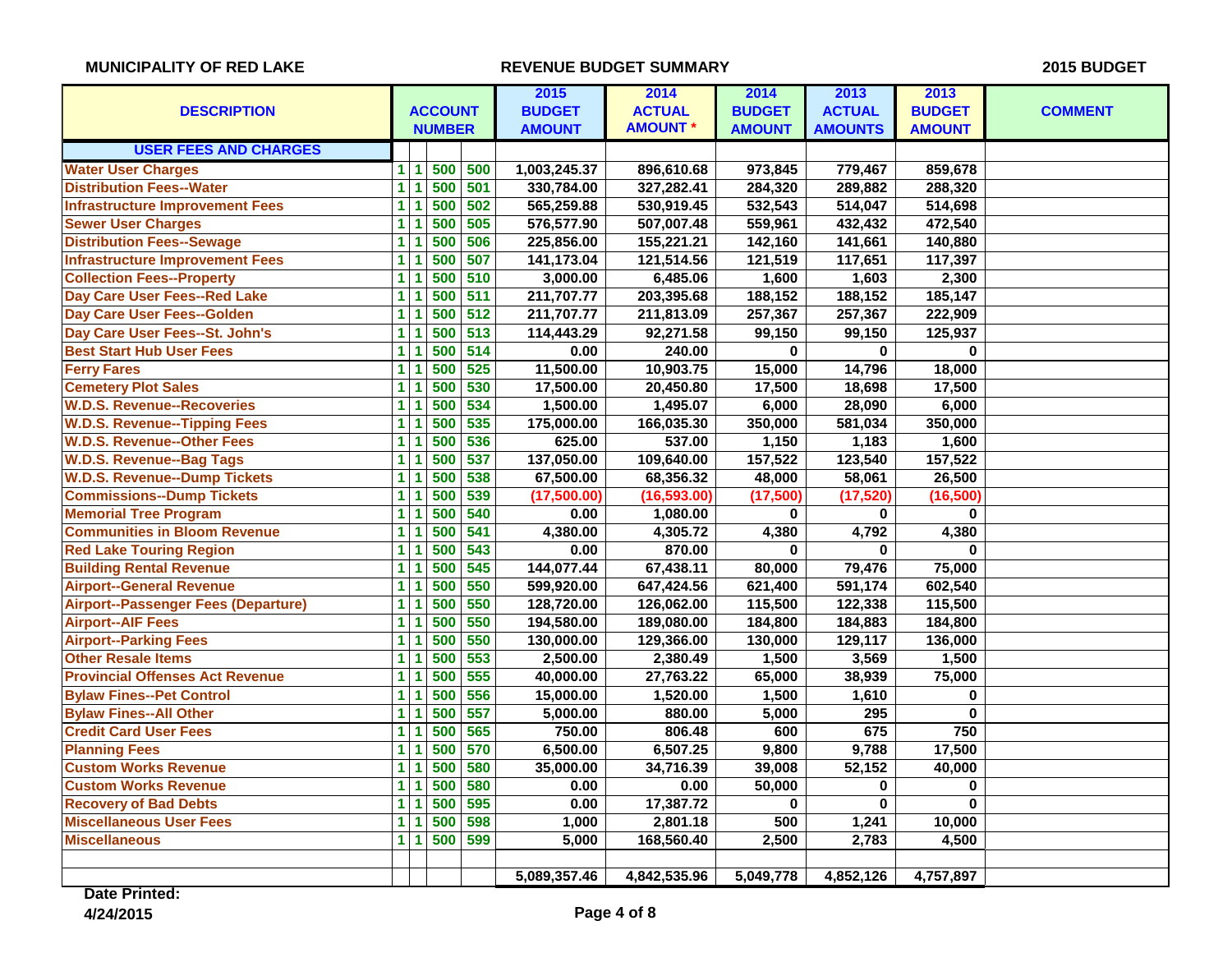| <b>DESCRIPTION</b>                    | <b>ACCOUNT</b>                 |               |     | 2015<br><b>BUDGET</b> | 2014<br><b>ACTUAL</b> | 2014<br><b>BUDGET</b> | 2013<br><b>ACTUAL</b> | 2013<br><b>BUDGET</b> | <b>COMMENT</b> |
|---------------------------------------|--------------------------------|---------------|-----|-----------------------|-----------------------|-----------------------|-----------------------|-----------------------|----------------|
|                                       |                                | <b>NUMBER</b> |     | <b>AMOUNT</b>         | <b>AMOUNT*</b>        | <b>AMOUNT</b>         | <b>AMOUNTS</b>        | <b>AMOUNT</b>         |                |
| <b>LICENSES AND PERMITS</b>           |                                |               |     |                       |                       |                       |                       |                       |                |
| <b>Building Permits</b>               | 1<br>$\blacktriangleleft$      | 600           | 600 | 25,000.00             | 26,637.00             | 36,000                | 38,867                | 58,000                |                |
| <b>Pet Control--Dog Tags</b>          | 1                              | 600           | 605 | 11,500.00             | 11,785.00             | 6,000                 | 6,105                 | 9,950                 |                |
| <b>Lottery Licenses</b>               | 1<br>1                         | 600           | 610 | 4,500.00              | 4,553.77              | 6,500                 | 6,260                 | 9,000                 |                |
| <b>Business Licenses</b>              | 1                              | 600           | 615 | 13,500.00             | 13,898.00             | 6,000                 | 6,450                 | 2,950                 |                |
| <b>Marriage Licenses</b>              | 1<br>1                         | 600           | 620 | 3,500.00              | 3,531.00              | 2,500                 | 3,337                 | 2,000                 |                |
| <b>Marriage Ceremony Fees</b>         | 1                              | 600           | 621 | 3,500.00              | 3,587.20              | 2,500                 | 2,300                 | 2,750                 |                |
| <b>Fire Permits</b>                   | 1                              | 600           | 625 | 10,250.00             | 10,248.75             | 9,000                 | 8,599                 | 7,500                 |                |
| <b>False Alarms Call Outs</b>         | 1<br>1                         | 600           | 626 | 0.00                  | 0.00                  | 0                     | 700                   | 0                     |                |
| <b>Fire Reports Revenue</b>           | 1<br>1                         | 600           | 627 | 0.00                  | 0.00                  | $\mathbf{0}$          | 1,640                 | 10,000                |                |
| <b>Tax Certificates</b>               | $\overline{1}$<br>1            | 600           | 630 | 6,500.00              | 6,570.00              | 7,500                 | 7,625                 | 7,500                 |                |
| <b>Taxi Licenses</b>                  | $\overline{1}$<br>1            | 600           | 635 | 1,000.00              | 670.00                | 1,000                 | 915                   | 1,000                 |                |
| <b>Death Registrations</b>            | 1                              | 600           | 640 | 1,250.00              | 1,475.00              | 1,150                 | 1,150                 | 1,450                 |                |
| <b>Parking Rentals/Permits</b>        | $\mathbf{1}$<br>1              | 600           | 645 | 8,500.00              | 8,530.15              | 10,385                | 10,385                | 10,385                |                |
|                                       |                                |               |     |                       |                       |                       |                       |                       |                |
|                                       |                                |               |     | 89,000.00             | 91,485.87             | 88,535                | 94,333                | 122,485               |                |
|                                       |                                |               |     |                       |                       |                       |                       |                       |                |
| <b>RECREATION</b>                     |                                |               |     |                       |                       |                       |                       |                       |                |
| <b>Community Center Rentals</b>       | $\mathbf{1}$<br>$\blacksquare$ | 700           | 700 | 0.00                  | 175.04                | $\bf{0}$              | 1,025                 | $\bf{0}$              |                |
| <b>Arena Rentals</b>                  | $\overline{1}$<br>1            | 700           | 705 | 2,750.00              | 2,622.31              | 8,000                 | 8,329                 | 4,750                 |                |
| <b>Cochenour Hall Rentals</b>         | $\overline{1}$<br>1            | 700           | 710 | 10,500.00             | 10,448.62             | 15,000                | 17,722                | 15,000                |                |
| <b>Arena Boards Advertising</b>       | 1                              | 700           | 715 | 2,050.00              | 250.00                | 2,050                 | 2,050                 | 3,000                 |                |
| <b>Arena Ice Rentals/Open Skating</b> | 1<br>1                         | 700           | 720 | 88,750.00             | 88,783.31             | 75,000                | 91,270                | 70,000                |                |
| <b>Ball Field Fees</b>                | 1<br>1                         | 700           | 730 | 1,375.00              | 1,395.11              | 1,450                 | 1,409                 | 1,200                 |                |
| <b>Community Center--Concession</b>   | 1                              | 700           | 735 | 1,350.00              | 1,353.81              | 3,250                 | 3,131                 | 4,500                 |                |
| <b>Community Center--Drop In</b>      | 1<br>1                         | 700           | 740 | 4,650.00              | 4,633.84              | 6,500                 | 6,201                 | 6,500                 |                |
| <b>Community Center--Memberships</b>  | 1<br>1                         | 700           | 745 | 31,000.00             | 30,985.67             | 36,500                | 36,106                | 43,900                |                |
| <b>Community Center--Passes</b>       | $\blacksquare$<br>1            | 700           | 750 | 2,450.00              | 2,404.36              | 1,750                 | 1,753                 | 3,500                 |                |
| <b>Recreation Equipment Rentals</b>   | 1<br>1                         | 700           | 755 | 1,800.00              | 1,816.66              | 1,700                 | 1,604                 | 1,800                 |                |
| <b>Recreation--Special Events</b>     | 1<br>1                         | 700           | 765 | 1,250.00              | 1,232.81              | 1,000                 | 977                   | 6,500                 |                |
| <b>Recreation Donations</b>           | $\mathbf{1}$<br>-1             | 700           | 766 | 0.00                  | 5,055.00              | 0                     | 2,750                 | 0                     |                |
| <b>Court Recoveries</b>               | $\mathbf{1}$<br>$\overline{1}$ | 700           | 770 | 0.00                  | 0.00                  | 0                     | 16,950                | 0                     |                |
|                                       |                                |               |     |                       |                       |                       |                       |                       |                |
|                                       |                                |               |     | 147,925.00            | 151,156.54            | 152,200               | 191,279               | 160,650               |                |
|                                       |                                |               |     |                       |                       |                       |                       |                       |                |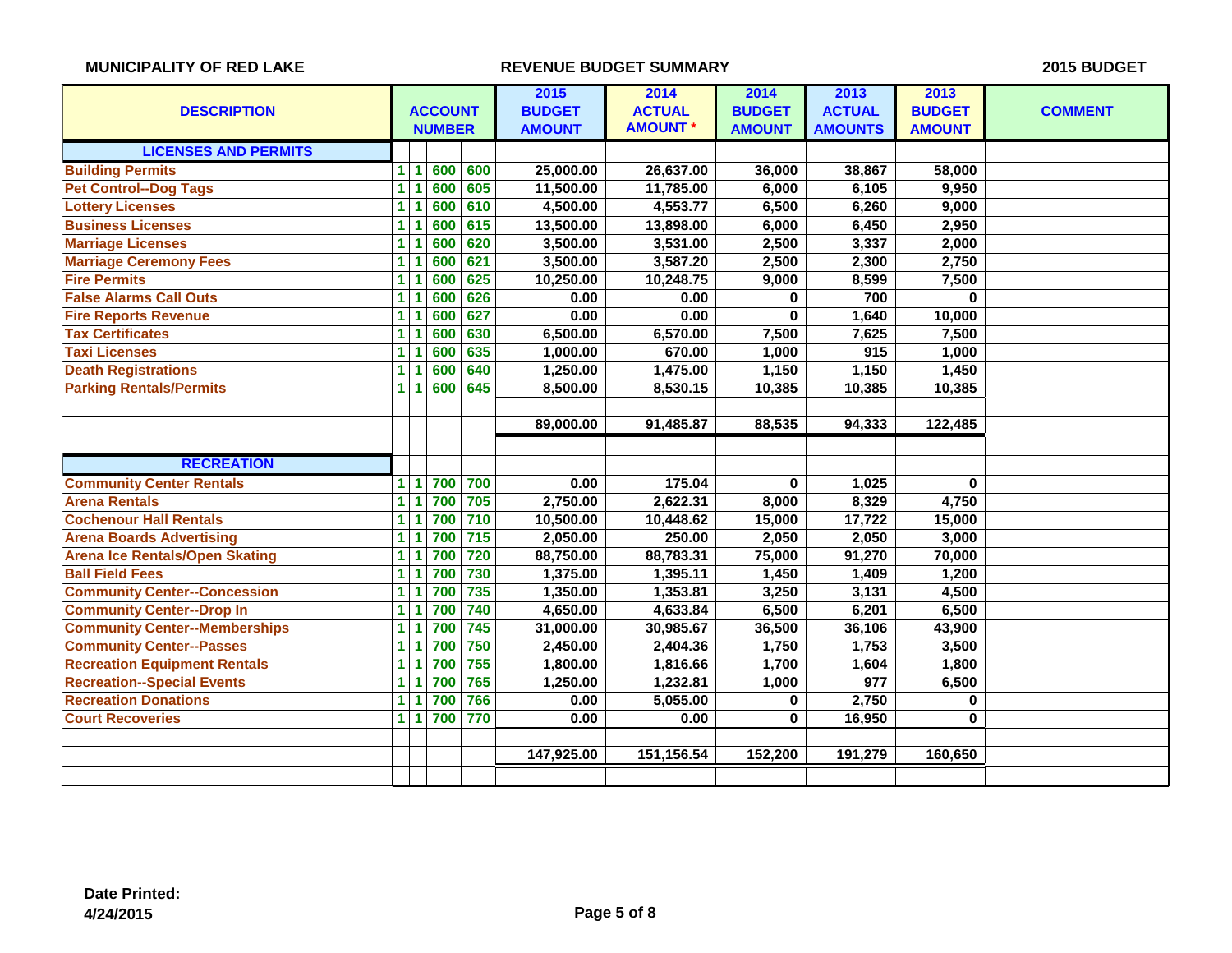|                                               |                |                      |                |                  | 2015          | 2014            | 2014          | 2013             | 2013          |                |
|-----------------------------------------------|----------------|----------------------|----------------|------------------|---------------|-----------------|---------------|------------------|---------------|----------------|
| <b>DESCRIPTION</b>                            |                |                      | <b>ACCOUNT</b> |                  | <b>BUDGET</b> | <b>ACTUAL</b>   | <b>BUDGET</b> | <b>ACTUAL</b>    | <b>BUDGET</b> | <b>COMMENT</b> |
|                                               |                |                      | <b>NUMBER</b>  |                  | <b>AMOUNT</b> | <b>AMOUNT *</b> | <b>AMOUNT</b> | <b>AMOUNTS</b>   | <b>AMOUNT</b> |                |
| <b>DONATIONS</b>                              |                |                      |                |                  |               |                 |               |                  |               |                |
| <b>Clinic Donation</b>                        | 1.             |                      |                | 1 750 762        | 0.00          | 4,624,220.00    | 5,000,000     | 377,155          | 5,000,000     |                |
| <b>Parks</b>                                  | $\mathbf{1}$   |                      | 750            | 763              | 0.00          | 0.00            | 0             | $\overline{732}$ | $\bf{0}$      |                |
| <b>Other Donations</b>                        | $\mathbf{1}$   |                      | 750            | 768              | 0.00          | 12,498.00       | $\pmb{0}$     | 27,502           | $\pmb{0}$     |                |
| <b>Fire Service</b>                           | $\mathbf{1}$   | 1                    | 750            | $\overline{771}$ |               | 2,881.50        | $\mathbf 0$   | $\mathbf{0}$     | $\bf{0}$      |                |
|                                               |                |                      |                |                  |               |                 |               |                  |               |                |
|                                               |                |                      |                |                  | 0.00          | 4,639,599.50    | 5,000,000     | 405,389          | 5,000,000     |                |
|                                               |                |                      |                |                  |               |                 |               |                  |               |                |
| <b>SERVICE CHARGES AND PENALTIES</b>          |                |                      |                |                  |               |                 |               |                  |               |                |
| <b>Water and Sewer Penalties and Interest</b> | 1              | $\blacktriangleleft$ | 800            | 800              | 42,500.00     | 42,543.59       | 42,500        | 43,272           | 32,500        |                |
| <b>A/R Service Charges</b>                    | $\overline{1}$ | 1                    | 800            | 805              | 12,500.00     | 11,836.25       | 10,500        | 10,417           | 27,500        |                |
| <b>Taxation Penalties and Interest</b>        | $\mathbf{1}$   |                      | 800            | 810              | 167,500.00    | 168,514.25      | 125,000       | 129,916          | 115,000       |                |
| <b>N S F Cheque Fees</b>                      | $\mathbf{1}$   | 1                    | 800            | 815              | 0.00          | 300.00          | $\bf{0}$      | 150              | $\bf{0}$      |                |
|                                               |                |                      |                |                  |               |                 |               |                  |               |                |
|                                               |                |                      |                |                  | 222,500.00    | 223,194.09      | 178,000       | 183,754          | 175,000       |                |
|                                               |                |                      |                |                  |               |                 |               |                  |               |                |
| <b>INVESTMENT</b>                             |                |                      |                |                  |               |                 |               |                  |               |                |
| <b>Interest Earnings</b>                      | 1 <sup>1</sup> | -1                   | 900            | 900              | 4,500.00      | 4,507.59        | 5,500         | 5,427            | 7,500         |                |
| <b>Interest Income--Reserves</b>              | $\overline{1}$ |                      | 900            | 905              | 27,000.00     | 26,815.81       | 21,400        | 21,372           | 20,250        |                |
| <b>Interest Income--Workings Funds</b>        | $\mathbf{1}$   | 1                    | 900            | 910              | 15,000.00     | 14,849.66       | 15,400        | 15,401           | 14,500        |                |
|                                               |                |                      |                |                  |               |                 |               |                  |               |                |
|                                               |                |                      |                |                  | 46,500.00     | 46,173.06       | 42,300        | 42,199           | 42,250        |                |
|                                               |                |                      |                |                  |               |                 |               |                  |               |                |
| <b>MUNICIPAL ASSET SALES</b>                  |                |                      |                |                  |               |                 |               |                  |               |                |
| <b>Sale of Land</b>                           | $\mathbf{1}$   | 1                    |                | $950$ 950        | 0.00          | 0.00            | 85,000        | 91,576           | 100,000       |                |
| <b>Sale of Building /Equipment</b>            | $\overline{1}$ | 1                    | 950            | 951              | 0.00          | 120.00          | 0             | 3,011            | $\bf{0}$      |                |
| <b>Proceeds From Tax Sales</b>                | 1 <sup>1</sup> | -1                   | 950            | 952              | 0.00          | 0.00            | $\mathbf 0$   | 0                | $\bf{0}$      |                |
|                                               |                |                      |                |                  |               |                 |               |                  |               |                |
|                                               |                |                      |                |                  | 0.00          | 120.00          | 85,000        | 94,587           | 100,000       |                |
|                                               |                |                      |                |                  |               |                 |               |                  |               |                |
| <b>MISCELLANEOUS</b>                          |                |                      |                |                  |               |                 |               |                  |               |                |
| <b>Insurance Proceeds</b>                     | 1 <sup>1</sup> |                      |                | 1 975 975        | 0.00          | 0.00            | 0             | 17,610           | 0             |                |
|                                               |                |                      |                |                  |               |                 |               |                  |               |                |
|                                               |                |                      |                |                  | 0.00          | 0.00            | 0             | 17,610           | $\bf{0}$      |                |
|                                               |                |                      |                |                  |               |                 |               |                  |               |                |
| <b>LONG TERM DEBT PROCEEDS</b>                |                |                      |                |                  |               |                 |               |                  |               |                |
| <b>Proceeds From Long Term Debt--Bank</b>     |                |                      |                | 1 1 980 980      | 1,493,050.58  | 0.00            | 867,604       | $\mathbf 0$      | $\bf{0}$      |                |
|                                               |                |                      |                |                  |               |                 |               |                  |               |                |
|                                               |                |                      |                |                  | 1,493,050.58  | 0.00            | 867,604       | 0                | $\bf{0}$      |                |
| .                                             |                |                      |                |                  |               |                 |               |                  |               |                |

**Wate Printed:**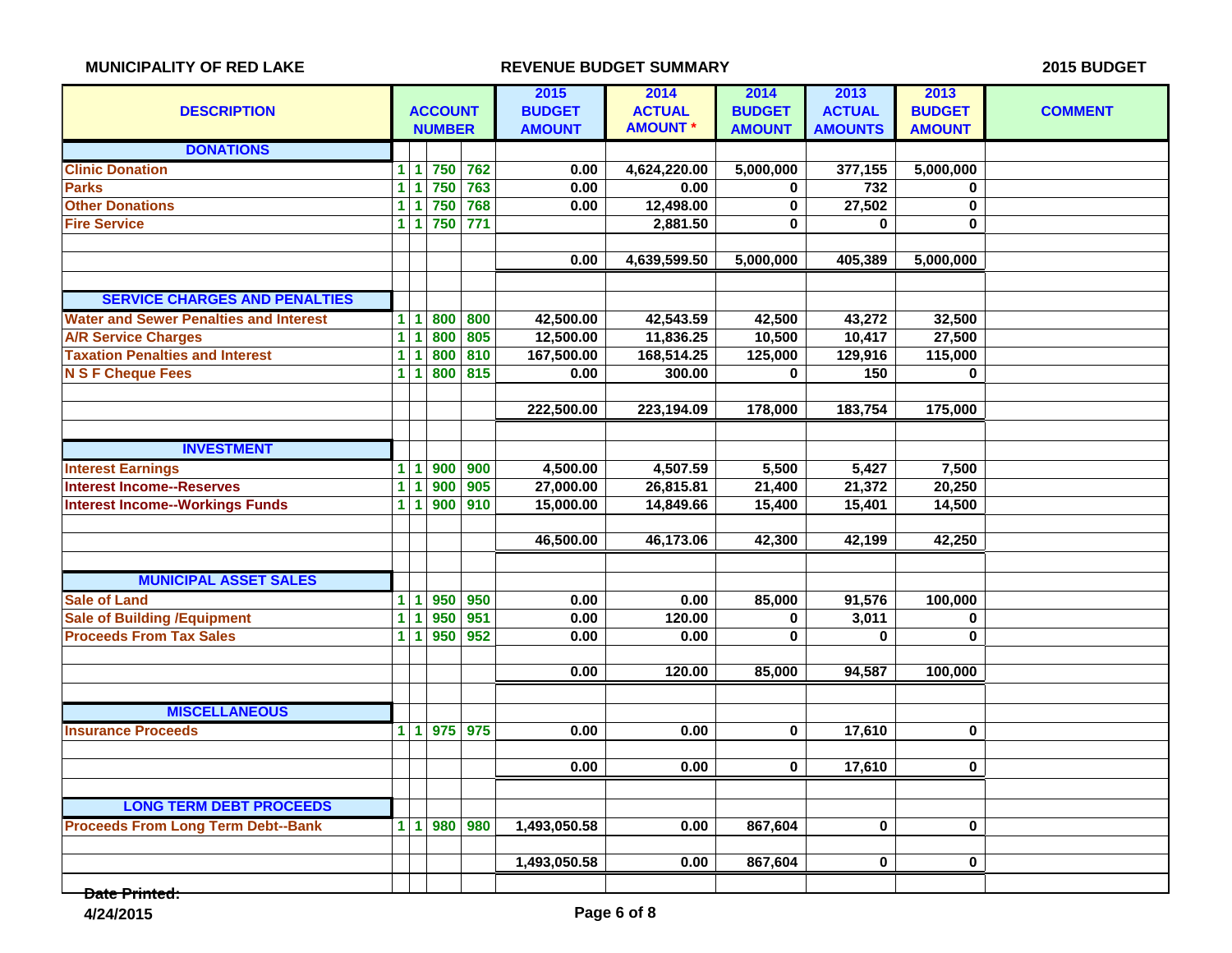| <b>DESCRIPTION</b>                           |                | <b>ACCOUNT</b><br><b>NUMBER</b> |     |     | 2015<br><b>BUDGET</b><br><b>AMOUNT</b> | 2014<br><b>ACTUAL</b><br><b>AMOUNT *</b> | 2014<br><b>BUDGET</b><br><b>AMOUNT</b> | 2013<br><b>ACTUAL</b><br><b>AMOUNTS</b> | 2013<br><b>BUDGET</b><br><b>AMOUNT</b> | <b>COMMENT</b> |
|----------------------------------------------|----------------|---------------------------------|-----|-----|----------------------------------------|------------------------------------------|----------------------------------------|-----------------------------------------|----------------------------------------|----------------|
| <b>RESERVE FUNDS TRANSFERS</b>               |                |                                 |     |     |                                        |                                          |                                        |                                         |                                        |                |
| <b>Transfer From Capital Reserves</b>        | 1.             |                                 | 990 | 990 | 115,563.53                             | 194,263.00                               | 194,263                                | 200,107                                 | 744,680                                |                |
| <b>Transfer From Operating Reserves</b>      | 1.             |                                 | 990 | 993 | 0.00                                   | 221,709.00                               | 221.709                                | 439,176                                 | 0                                      |                |
| <b>Transfer To Capital Reserves</b>          | 1              |                                 | 990 | 990 | 0.00                                   | (194, 263.00)                            | 0                                      | 0                                       | 0                                      |                |
| <b>Transfer To Operating Reserves</b>        | 1.             |                                 | 990 | 993 | 0.00                                   | (221, 709.00)                            | 0                                      | 0                                       | $\bf{0}$                               |                |
|                                              |                |                                 |     |     |                                        |                                          |                                        |                                         |                                        |                |
|                                              |                |                                 |     |     | 115,563.53                             | 0.00                                     | 415,972                                | 639,283                                 | 744,680                                |                |
|                                              |                |                                 |     |     |                                        |                                          |                                        |                                         |                                        |                |
| <b>TRANSFERS FROM RESERVES</b>               |                |                                 |     |     |                                        |                                          |                                        |                                         |                                        |                |
| <b>Airport Reserve--004</b>                  | 1.             | 1                               | 991 | 991 | 0.00                                   | 0.00                                     | $\bf{0}$                               | 54                                      | 142,076                                |                |
|                                              |                |                                 |     |     |                                        |                                          |                                        |                                         |                                        |                |
|                                              |                |                                 |     |     | 0.00                                   | 0.00                                     | $\bf{0}$                               | 54                                      | 142,076                                |                |
|                                              |                |                                 |     |     |                                        |                                          |                                        |                                         |                                        |                |
| <b>CAPITAL LEASES</b>                        |                |                                 |     |     |                                        |                                          |                                        |                                         |                                        |                |
| <b>Proceeds from Capital Leases</b>          | 1              |                                 | 980 | 985 | 523,286.00                             | 56,641.18                                | $\bf{0}$                               | 0                                       | $\bf{0}$                               |                |
|                                              | $\mathbf{1}$   |                                 | 980 | 985 | 0.00                                   | 0.00                                     | 0                                      | 0                                       | $\bf{0}$                               |                |
|                                              |                |                                 |     |     |                                        |                                          |                                        |                                         |                                        |                |
|                                              |                |                                 |     |     | 523,286.00                             | 56,641.18                                | 0.00                                   | 0.00                                    | 0.00                                   |                |
|                                              |                |                                 |     |     |                                        |                                          |                                        |                                         |                                        |                |
| <b>CAPITAL RESERVE FUND TRANSFERS</b>        |                |                                 |     |     |                                        |                                          |                                        |                                         |                                        |                |
| <b>Capital Funds Transfer From Operating</b> | $\blacksquare$ | 11.                             | 993 | 993 | 0.00                                   | 0.00                                     | $\bf{0}$                               | $\mathbf{0}$                            | $\mathbf{0}$                           |                |
|                                              |                |                                 |     |     |                                        |                                          |                                        |                                         |                                        |                |
|                                              |                |                                 |     |     | 0.00                                   | 0.00                                     | $\bf{0}$                               | 0                                       | 0                                      |                |
|                                              |                |                                 |     |     |                                        |                                          |                                        |                                         |                                        |                |
|                                              |                |                                 |     |     | 20,030,930.13                          | 21,891,033.91                            | 25, 112, 365                           | 17,681,943                              | 23,087,307                             |                |
|                                              |                |                                 |     |     |                                        |                                          |                                        |                                         |                                        |                |